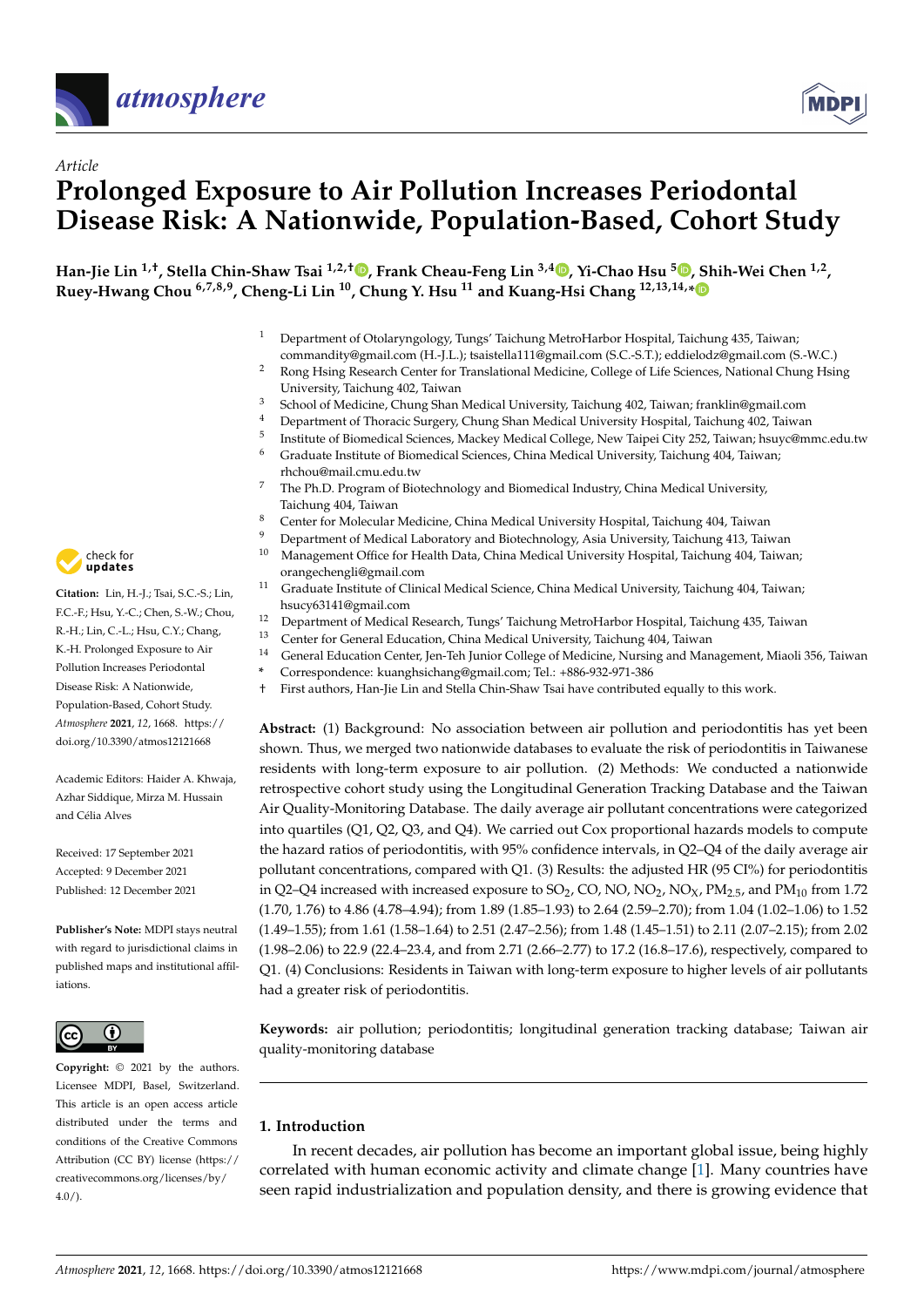substantial air pollutant exposure is associated with changes in the levels of inflammatory cytokines and biomarkers, including C-reactive protein (CRP); interleukins (ILs)-1β, 6, 8, 10; tumor necrosis factor (TNF)-α; vascular cell adhesion molecule-1 (VCAM-1); intercellular adhesion molecule-1 (ICAM-1); and reactive oxygen species (ROS) or reactive nitrogen species [\[2](#page-10-1)[–9\]](#page-10-2). Inflammatory mediators such as IL-6 and TNF-αmay induce destruction of soft tissues near the teeth by stimulating the production of enzymes [\[10](#page-10-3)[,11\]](#page-10-4). In addition, inflammatory cells are recruited, and adhesion to the vascular endothelium is enhanced [\[12\]](#page-10-5). Endothelial barrier dysfunction follows, allowing the facile translocation of inflammatory mediators [\[12](#page-10-5)[–14\]](#page-10-6). Eventually, systemic inflammatory reactions are promoted, accompanied by multiorgan responses, such as suppressed vasodilatation, enhanced endothelial senescence, increased smooth muscle proliferation, and bone marrow activation [\[15](#page-10-7)[–18\]](#page-10-8). Moreover, evidence has demonstrated that long-term exposure to ambient air pollution may be linked to adverse health conditions, including asthma, cardiovascular diseases, stroke, elevated cancer risk, neurological disorders, and increased morbidity and mortality [\[19](#page-10-9)[–27\]](#page-11-0).

Periodontal diseases, namely gingivitis and periodontitis, involve a protracted inflammatory process characterized by gingival swelling, redness, and irritability, as in gingivitis, or even by loss of supportive connective tissue or bone, as in periodontitis. These processes are related to chronic inflammatory conditions of oxidative stress [\[28](#page-11-1)[–30\]](#page-11-2). The most recognized causes of periodontal diseases include dental biofilm plaque and peri-implant diseases [\[31](#page-11-3)[–33\]](#page-11-4). Both of these conditions stimulate antimicrobial activity and ROS, which not only eradicate intrusive pathogens but also act as a double-edged sword, causing overwhelming oxidant load [\[34](#page-11-5)[–36\]](#page-11-6). In our perspectives, evidence from various studies could be summarized into three pathogenic mechanisms of periodontal diseases: (1) promoted systemic and local inflammatory response [\[37\]](#page-11-7)) iron and heme sequestration, resulting in dysregulation of intracellular homeostasis [\[38\]](#page-11-8), (2) augmented inflammation in the presence of oral microbiota, especially *Porphyromasgingivalis* [\[39\]](#page-11-9). Local inflammatory responses, with systemic extension and upregulated ROS, lead to various pathological changes, resulting in the destruction of host tissues and damage to intracellular biomolecules and the cell membrane [\[37,](#page-11-7)[40\]](#page-11-10).

However, no association between air pollution and periodontitis has yet been shown. Thus, we merged two national nationwide databases to evaluate the risk of periodontitis in Taiwanese residents with long-term exposure to air pollution.

#### **2. Materials and Methods**

# *2.1. Data Source*

To explore the risk of periodontitis associated with air pollution in Taiwan, we conducted a nationwide retrospective cohort study using the Longitudinal Generation Tracking Database (LGTD 2000) and the Taiwan Air Quality-Monitoring Database (TAQMD). The LGTD contains the data of two million individuals randomly selected from the National Health Insurance Research Database (NHIRD), which was established in 1995 and contains the comprehensive healthcare data of approximately 99% of Taiwanese residents, with information on outpatient visits, ambulatory care, and inpatient hospitalization, as well as diagnostic codes formatted according to the 9th and 10th revisions of the International Classification of Diseases, Clinical Modification (ICD-9-CM, ICD-10-CM). In 2016, Taiwan's Ministry of Health and Welfare established the Health and Welfare Data Center (HWDC) to standardize the management of available healthcare data. The TAQMD has been maintained by the Taiwan Environmental Protection Agency (EPA) since 1998 and includes the daily concentrations of air pollutants from 74 ambient air quality-monitoring stations across Taiwan. We connected the residential areas of the insured population from the LGTD with the air pollutant information from the nearest TAQMD station. The study was approved by the Central Regional Research Ethics Committee of China Medical University, Taichung, Taiwan (CMUH109-109-REC2-031).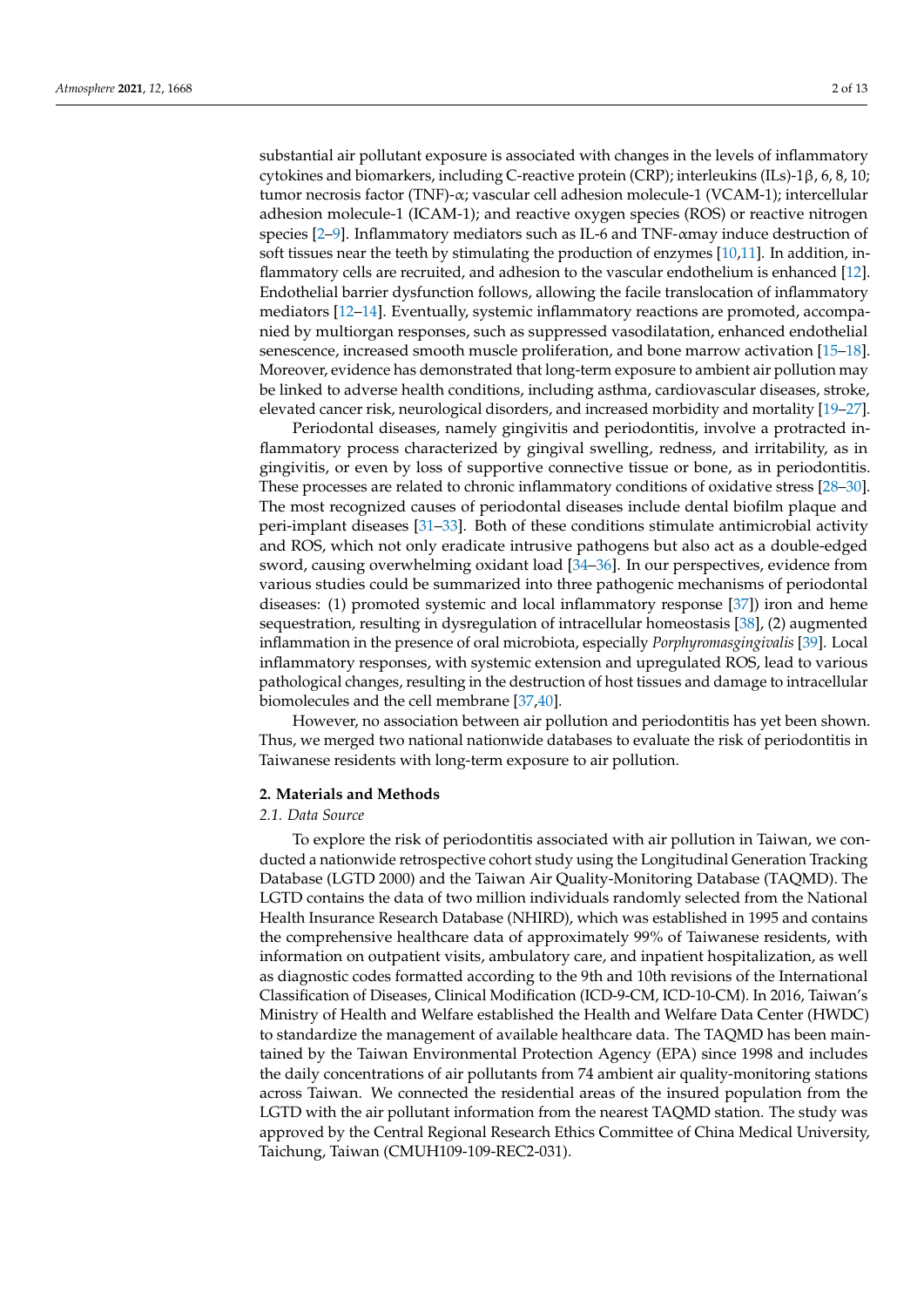## *2.2. Study Participants*

People residing in the vicinity of an air quality-monitoring station and covered by the NHI were selected as the study population. Their healthcare data from January 2005 to 31 December 2016 were then extracted. Each subject was monitored from the index date (2005/01/01) until a new diagnosis of periodontitis was made or until the subject was censored due to loss to follow-up, death, withdrawal from insurance, or the end of followup on 31 December 2017.The index date was defined as the date on which the subjects entered the LGTD. Individuals aged under 18 years were excluded, as were those with missing data on pollutant levels. Those who had ever been diagnosed with periodontitis before the baseline were also excluded.

#### *2.3. Exposure Collection and Outcome Measurement*

A total of 74 air pollution monitoring stations are located on Taiwan's main island. The location of each monitoring station is determined by the population density. Participants' residential addresses were not available from the TNHI program in compliance with the Personal Data Protection Act. Thus, the residential area of the study subjects was defined by the location of their most common clinic or hospital for cold diagnosis (ICD-9-CM 460). Each resident was assigned a pollutant-exposure level in accordance with the information received from the monitoring station located in the residential area. The air pollutants of interest were SO<sub>2</sub>, CO, NO, NO<sub>X</sub>, NO<sub>2</sub>, PM<sub>2.5</sub>, and PM<sub>10</sub>. The daily concentrations of air pollution data were measured automatically by the monitoring stations. The outcome event was the diagnosis of periodontitis (ICD-9-CM codes 5233, 5234; ICD-10-CM codes K0520, K0521, K0522, K0530, K0531, and K0532). The endpoint of follow-up was the date of withdrawal from the NHI program, development of periodontitis, or 31 December 2017, whichever occurred first. The daily average air pollutant concentrations were categorized into quartiles, with three cut-off points (25th, 50th, and 75th percentiles) as follows:  $SO_2$ concentration (Q1: <2.71 ppb, Q2: 2.71–3.26 ppb, Q3: 3.26–3.79 ppb, and Q4: >3.79 ppb); CO concentration (Q1: <0.38 ppm, Q2: 0.38–0.46 ppm, Q3: 0.46–0.56 ppm, and Q4: >0.56 ppm); NO concentration (Q1: <2.74 ppm, Q2: 2.74–4.24 ppm, Q3: 4.24–6.65 ppm, and Q4: >6.65 ppm); NO<sup>2</sup> concentration (Q1: <13.6 ppm, Q2: 13.6–17.2 ppm, Q3: 17.2–20.8 ppm, and Q4: >20.8 ppm); NO<sub>X</sub> concentration (Q1: <16.3 ppm, Q2: 16.3-21.6 ppm, Q3: 21.6-27.3 ppm, and Q4: >27.3 ppm);  $PM_{2.5}$  concentrations (Q1: <17.5  $\mu$ g/m<sup>3</sup>, Q2: 17.5–206  $\mu$ g/m<sup>3</sup>, Q3: 3, 20.6–27.2  $\mu$ g/m<sup>3</sup>, and Q4: >27.2  $\mu$ g/m<sup>3</sup>); and PM<sub>10</sub> concentrations (Q1: <36.5  $\mu$ g/m<sup>3</sup>, Q2: 36.5–42.9  $\mu$ g/m<sup>3</sup>, Q3: 42.9–52.6  $\mu$ g/m $^3$ , and Q4: >52.6  $\mu$ g/m $^3$ ). The two-year average concentrations of air pollutants were calculated within two years before the PD diagnosis date or index date.

# *2.4. Confounding Factors*

To control for covariates, the confounding factors we considered were age, sex, population density level, and comorbidities of alcohol abuse/dependence (ICD-9-CM code 303, 3050, 30300, 30301, 30302, 30303, 30390, 30391, 30392, 30393, 30500, 30501, 30502, 30503; ICD-10-CM code F10120, F10129, F10220, F10229, F1020, F1021, F1010), tobacco abuse/dependence (ICD-9-CM code 3051; ICD-10-CM code F17200, F17201, F17210, F17211, F17220, F17221, F17290, F17291), chronic obstructive pulmonary disease (ICD-9-CM code 490–492, 494, and 496; ICD-10-CM code J40, J41, J43, J44, J47), diabetes mellitus (DM, ICD-9-CM code250; ICD-10-CM codeE08, E09, E10, E11, E13),rheumatoid arthritis(RA, ICD-9-CM code 714; ICD-10-CM code J45), obesity (ICD-9-CM code 278; ICD-10-CM code E65, E66, E67, E68)and asthma (ICD-9-CM code 493; ICD-10-CM code J45). Population density was categorized into four levels from the highest to the lowest density.

#### *2.5. Statistical Analysis*

In descriptive statistics, the distributions of gender, age, comorbidity, and periodontitis were presented as percentages (%), whereas air pollutants were presented as mean (standard deviation). The chi-squared test was used to test the differences among the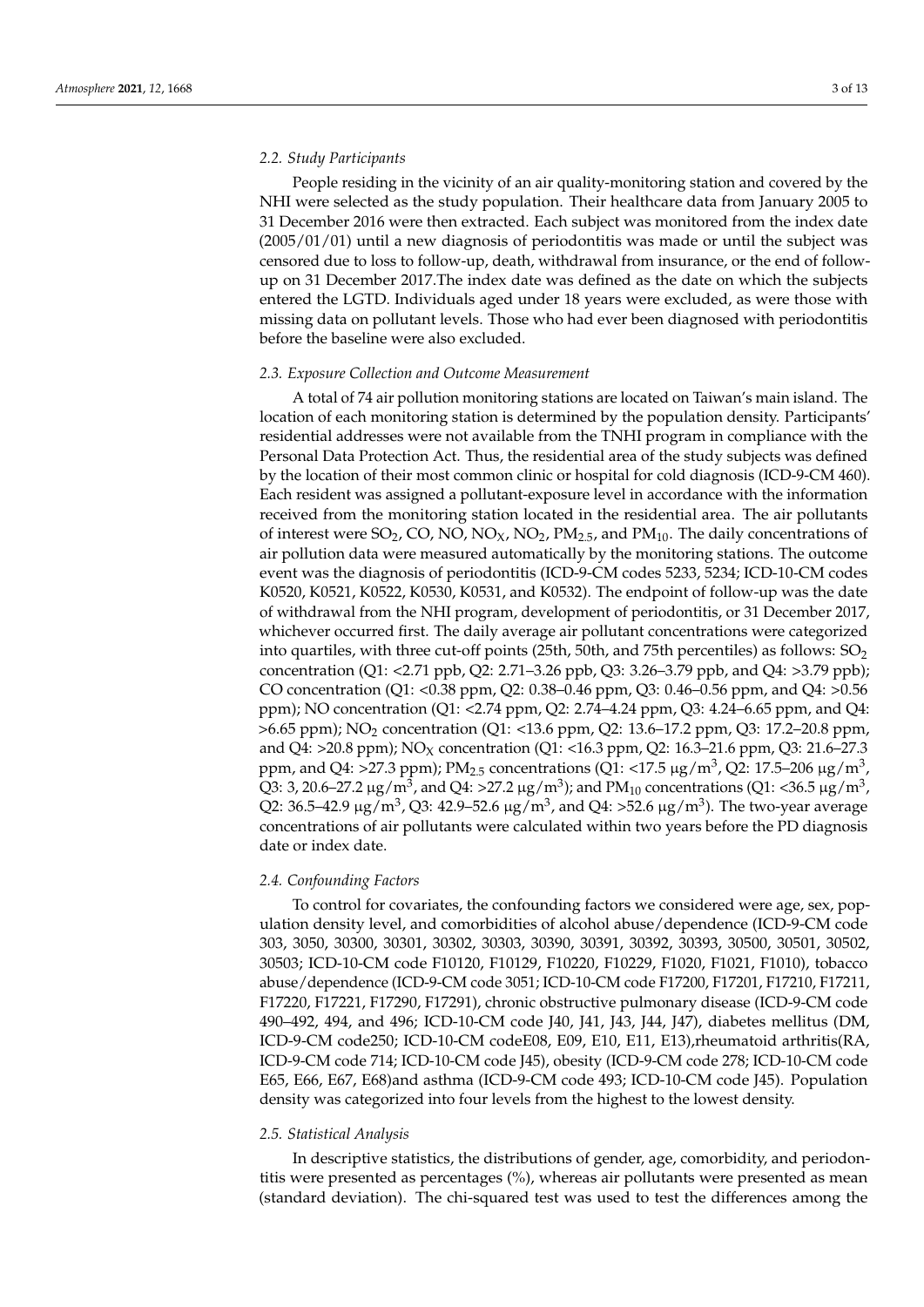quartiles of the daily average concentrations of SO<sub>2</sub>, CO, NO, NO<sub>2</sub>, NO<sub>X</sub>, PM<sub>2.5</sub>, and PM<sub>10</sub> at each population density level. The incidence of periodontitis per 1000 person-years was then calculated. We carried out Cox proportional hazards models to compute the hazard ratios (HRs) of periodontitis, with 95% confidence intervals (CIs), in Q2–Q4 of the two-year average air pollutant concentrations, compared with Q1. Multivariable models were adjusted for age, sex, population density level, monthly income, comorbidities of alcohol abuse/dependence, tobacco abuse/dependence, chronic obstructive pulmonary disease, asthma, diabetes, obesity, and rheumatoid arthritis.

Furthermore, we considered each pollutant level as a continuous measure in multivariate analyses and computed the HRs of periodontitis, with 95% CIs in Appendix [A.](#page-8-0)

In Appendix [B,](#page-9-0) we have re-defined the PD patient via diagnosis of periodontitis (ICD-9-CM codes 5233, 5234; ICD-10-CM codes K0520, K0521, K0522, K0530, K0531, and K0532) and with two dental examinations within a year before PD diagnosis.

All statistical analyses were performed using SAS version 9.4 (SAS Institute Inc., Cary, NC, USA). A two-sided *p*-value < 0.05 was considered significant.

#### **3. Results**

## *3.1. Demographic Characteristics and Air Pollutants of Study Population*

A total of 292,263 participants were enrolled in the study. The proportion of females was slightly higher than that of males (55.1% vs. 44.9%), and the mean age at enrollment was  $41.1 \pm 16.2$  years. The proportion of participants who lived in areas with the highest population density was 59.9%. There were 4512 (1.54%) participants who showed alcohol abuse, 47,458 (16.2%) who showed tobacco abuse, and 43,818 (15.0%) with chronic obstructive pulmonary disease. The two-year average concentrations of  $SO<sub>2</sub>$ , CO, NO, NO<sub>2</sub>, NO<sub>x</sub>, PM<sub>2.5</sub>, and PM<sub>10</sub> were  $4.42 \pm 1.68$  ppb,  $0.60 \pm 0.23$  ppm,  $8.69 \pm 8.77$  ppm,  $28.6 \pm 14.0$  ppm,  $30.2\pm7.88$   $\mu{\rm g}/{\rm m}^3$  and  $54.3\pm12.8$   $\mu{\rm g}/{\rm m}^3$ , respectively. At the end of the study, 126,167 participants had experienced periodontitis during the study period. The mean follow-up time was  $11.4 \pm 2.80$  years (Table [1\)](#page-4-0).

**Table 1.** Characteristics of participants in this study.

| $N = 292,263$                         |             | n       | $\frac{0}{0}$ |
|---------------------------------------|-------------|---------|---------------|
| Gender                                | Female      | 160,985 | 55.1          |
|                                       | Male        | 131,278 | 44.9          |
| Age, years                            | mean, SD    | 41.1    | 16.2          |
| Population density +                  | 1 (highest) | 174,977 | 59.9          |
|                                       | 2           | 95,730  | 32.8          |
|                                       | 3           | 18,721  | 6.41          |
|                                       | 4 (lowest)  | 2835    | 0.97          |
| Monthly income(NTD)                   |             |         |               |
| $<$ 20,000                            |             | 54,397  | 18.6          |
| 20,000-40,000                         |             | 148,121 | 50.7          |
| >40,000                               |             | 89,745  | 30.7          |
| Comorbidity                           |             |         |               |
| Alcohol abuse/dependence              |             | 4512    | 1.54          |
| Tobacco abuse/dependence              |             | 11,474  | 3.93          |
| Chronic obstructive pulmonary disease |             | 47,458  | 16.2          |
| Asthma                                |             | 43,818  | 15.0          |
| <b>Diabetes</b>                       |             | 52,884  | 18.1          |
| Obesity                               |             | 5262    | 1.80          |
| Rheumatoid arthritis                  |             | 858     | 0.29          |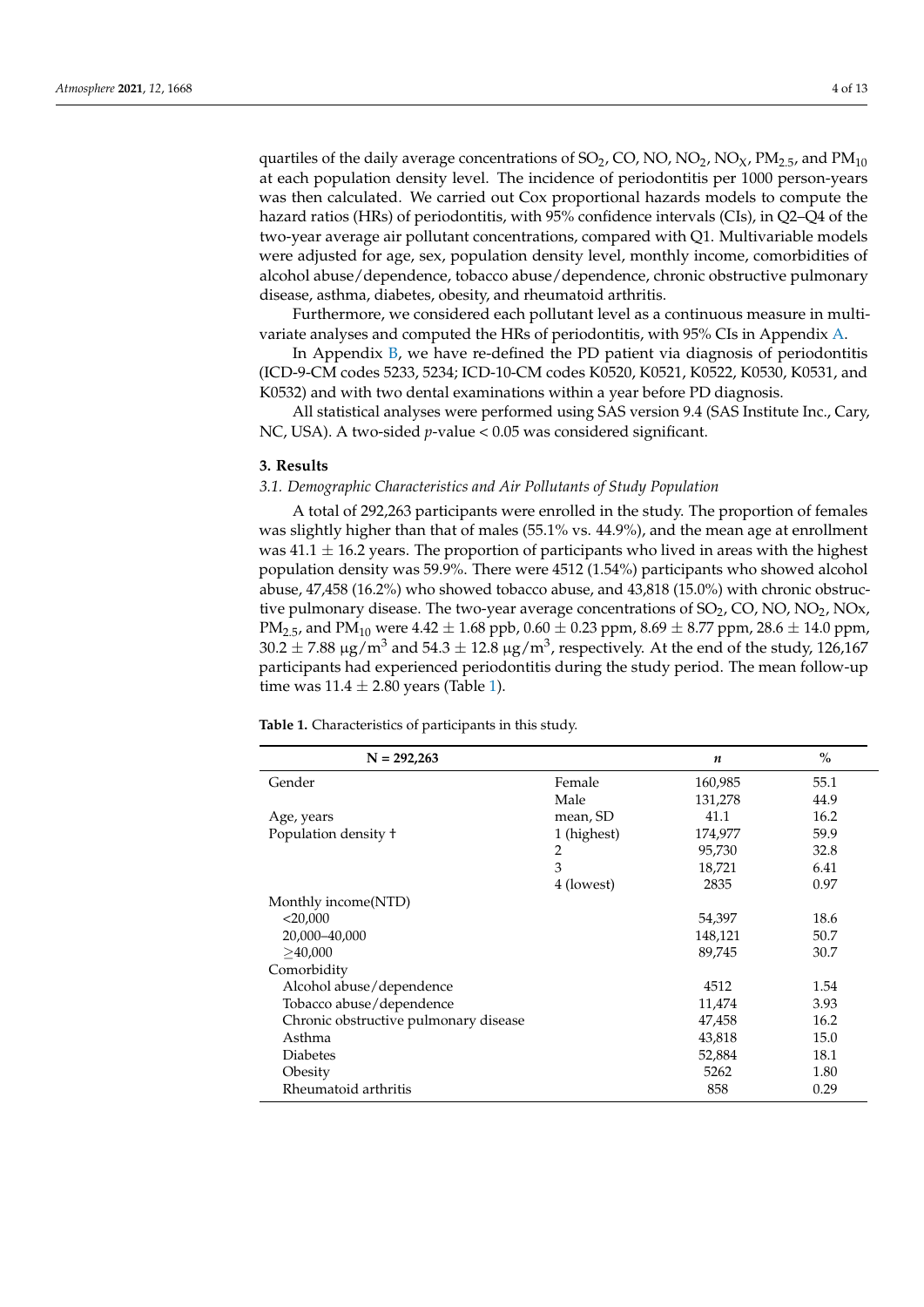<span id="page-4-0"></span>**Table 1.** *Cont.*

| $N = 292,263$                                                |             | n       | $\%$        |
|--------------------------------------------------------------|-------------|---------|-------------|
| Exposure of air pollutants                                   |             |         |             |
| SO <sub>2</sub> level (two-year average, ppb)                |             | 4.42    | 1.68        |
| CO level (two-year average, ppm)                             | mean, SD    | 0.60    | 0.23        |
| NO level (two-year average, ppm)                             | mean, SD    | 8.69    | 8.77        |
| NO <sub>2</sub> level (two-year average, ppm)                | mean, SD    | 17.3    | 5.74        |
| $NOX$ level (two-year average, ppm)                          | mean, SD    | 28.6    | 14.0        |
| $PM_{2.5}$ (two-year average, $\mu$ g/m <sup>3</sup> )       | mean, SD    | 30.2    | 7.88        |
| PM <sub>10</sub> (two-year average, $\mu$ g/m <sup>3</sup> ) | mean, SD    | 54.3    | 12.8        |
| Outcome                                                      |             |         |             |
| Periodontitis                                                | Yes         | 126,167 | 56.8        |
| Follow-up time, years                                        | mean, SD    | 11.4    | 2.80        |
| Follow-up time, years                                        | Median, IQR | 13.0    | (10.9–13.0) |

† The population density was categorized into 4 levels, with level 1 as the highest level and level 4 as the lowest level; CO, carbon monoxide; NO, nitric oxide; NO<sub>X</sub>, nitrogen oxides; SD, standard deviation.

# *3.2. Population Density among the Daily Average Concentration of Air Pollutants*

As shown in Table [2,](#page-5-0) the quartiles of the two-yearaverage concentrations of  $SO_2$ ,  $CO$ , NO, NO<sub>2</sub>, NO<sub>X</sub>, PM<sub>2.5</sub>, and PM<sub>10</sub> showed significant differences among the four levels of population density (*p* < 0.001). Participants residing in the highest population density were exposed to the highest concentrations of CO (29.2%), NO (30.0%), and NO<sub>X</sub> (28.9%).

| <b>Table 2.</b> Baseline population density level among quartiles of daily average concentration of air pollutants in Taiwan |  |  |
|------------------------------------------------------------------------------------------------------------------------------|--|--|
| children. 2005–2016.                                                                                                         |  |  |

| Air Pollutant<br>Concentration | Q1 (Lowest) |                | Q <sub>2</sub> |      | Q <sub>3</sub> |                | Q4 (Highest) |               | $p$ -Value $*$ |
|--------------------------------|-------------|----------------|----------------|------|----------------|----------------|--------------|---------------|----------------|
| $N = 292,263$                  | n           | $\binom{0}{0}$ | n              | (%)  | n              | $\binom{0}{0}$ | n            | $\frac{6}{2}$ |                |
| SO <sub>2</sub>                |             |                |                |      |                |                |              |               | < 0.001        |
| Population density level       |             |                |                |      |                |                |              |               |                |
|                                | 39,998      | 22.9           | 43,645         | 24.9 | 49,253         | 28.2           | 42,081       | 24.1          |                |
| $\overline{c}$                 | 29,281      | 30.6           | 19,745         | 20.6 | 20,922         | 21.9           | 25,782       | 26.9          |                |
| 3                              | 2554        | 13.6           | 5611           | 30.0 | 6808           | 36.4           | 3748         | 20.0          |                |
| $\overline{4}$                 | 1244        | 43.9           | 496            | 17.5 | 574            | 20.3           | 521          | 18.4          |                |
| $CO$ (missing = 288)           |             |                |                |      |                |                |              |               | < 0.001        |
| Population density level       |             |                |                |      |                |                |              |               |                |
|                                | 38,272      | 21.9           | 39,671         | 22.7 | 45,926         | 26.3           | 51,048       | 29.2          |                |
| $\overline{c}$                 | 32,180      | 33.7           | 28,937         | 30.3 | 17,163         | 18.0           | 17,227       | 18.0          |                |
| 3                              | 4742        | 25.3           | 3171           | 16.9 | 6618           | 35.4           | 4186         | 22.4          |                |
| $\overline{4}$                 | 1082        | 38.2           | 528            | 18.6 | 651            | 23.0           | 573          | 20.2          |                |
| NO                             |             |                |                |      |                |                |              |               |                |
| Population density level       |             |                |                |      |                |                |              |               |                |
|                                | 41,331      | 23.6           | 38,245         | 21.9 | 42,926         | 24.5           | 52,475       | 30.0          |                |
| $\overline{\mathbf{c}}$        | 28,985      | 30.3           | 28,564         | 29.8 | 20,592         | 21.5           | 17,589       | 18.4          |                |
| 3                              | 4671        | 25.0           | 3298           | 17.6 | 6623           | 35.4           | 4129         | 22.1          |                |
| 4                              | 1032        | 36.4           | 568            | 20.0 | 647            | 22.9           | 588          | 20.7          |                |
| NO <sub>2</sub>                |             |                |                |      |                |                |              |               | < 0.001        |
| Population density level       |             |                |                |      |                |                |              |               |                |
| 1                              | 39,621      | 22.6           | 41,999         | 24.0 | 47,193         | 27.0           | 46,164       | 26.4          |                |
| $\overline{c}$                 | 30,102      | 31.4           | 29,494         | 30.8 | 19,328         | 20.2           | 16,806       | 17.6          |                |
| 3                              | 4679        | 25.0           | 4755           | 25.4 | 5775           | 30.9           | 3512         | 18.8          |                |
| 4                              | 1108        | 39.1           | 583            | 20.6 | 624            | 22.0           | 520          | 18.3          |                |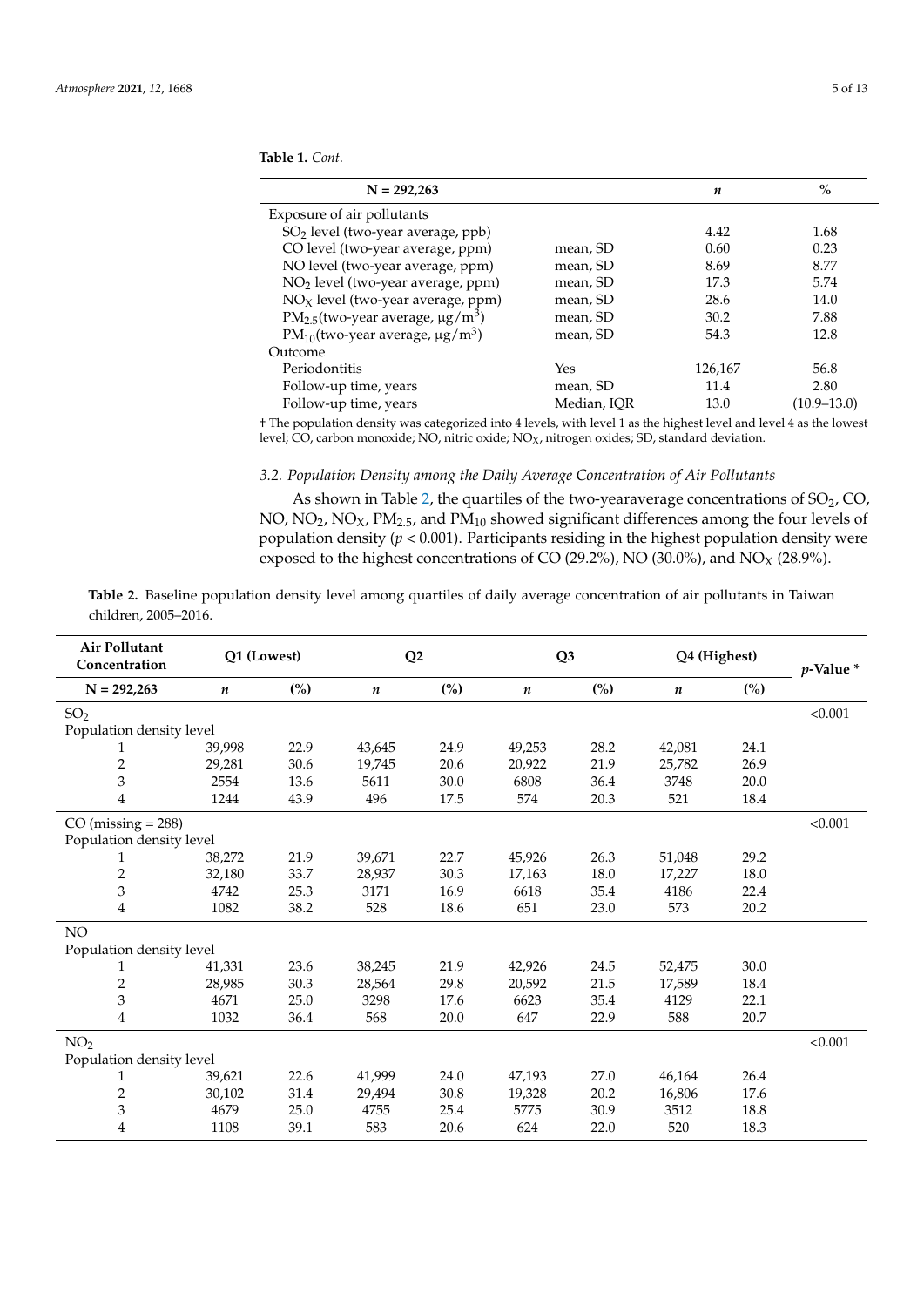<span id="page-5-0"></span>

| Air Pollutant<br>Concentration | Q1 (Lowest) |               | Q <sub>2</sub> |                | Q <sub>3</sub> |               | Q4 (Highest) |                | $p$ -Value $*$ |
|--------------------------------|-------------|---------------|----------------|----------------|----------------|---------------|--------------|----------------|----------------|
| $N = 292,263$                  | n           | $\frac{6}{2}$ | n              | $\binom{0}{0}$ | n              | $\frac{6}{2}$ | n            | $\binom{0}{0}$ |                |
| NO <sub>X</sub>                |             |               |                |                |                |               |              |                | < 0.001        |
| Population density level       |             |               |                |                |                |               |              |                |                |
| T                              | 40,795      | 23.3          | 37,624         | 21.5           | 45,971         | 26.3          | 50,587       | 28.9           |                |
| $\overline{2}$                 | 28,008      | 29.3          | 29,461         | 30.8           | 20,342         | 21.3          | 17,919       | 18.7           |                |
| 3                              | 4685        | 25.0          | 3298           | 17.6           | 6827           | 36.5          | 3911         | 20.9           |                |
| 4                              | 1049        | 37.0          | 549            | 19.4           | 665            | 23.5          | 572          | 20.2           |                |
| PM <sub>2.5</sub>              |             |               |                |                |                |               |              |                | < 0.001        |
| Population density level       |             |               |                |                |                |               |              |                |                |
|                                | 43,382      | 24.8          | 49,195         | 28.2           | 42,824         | 24.5          | 39,211       | 22.5           |                |
| 2                              | 21,414      | 22.4          | 21,115         | 22.1           | 24,360         | 25.5          | 28,618       | 30.0           |                |
| 3                              | 4963        | 26.6          | 4597           | 24.6           | 4476           | 24.0          | 4646         | 24.9           |                |
| 4                              | 1095        | 38.7          | 708            | 25.0           | 536            | 18.9          | 492          | 17.4           |                |
| $PM_{10}$                      |             |               |                |                |                |               |              |                | < 0.001        |
| Population density level       |             |               |                |                |                |               |              |                |                |
| 1                              | 40,974      | 23.4          | 50,695         | 29.0           | 42,270         | 24.2          | 41,038       | 23.5           |                |
| 2                              | 24,707      | 25.8          | 19,129         | 20.0           | 18,542         | 19.4          | 33,352       | 34.8           |                |
| 3                              | 4712        | 25.2          | 5539           | 29.6           | 4100           | 21.9          | 4370         | 23.3           |                |
| 4                              | 809         | 28.5          | 921            | 32.5           | 602            | 21.2          | 503          | 17.7           |                |

**Table 2.** *Cont.*

\* Chi-square test; The population density level was categorized into 4 levels, with level 1 as the highest level and level 4 as the lowest level; The two-year average air pollutant concentrations were categorized into 4 groups based on quartiles for each air pollutant.

## *3.3. Risk of Periodontitis Based on the Quartiles of Daily Average Air Pollutant Concentrations*

The incidence rates and hazard ratios (95% CI) of periodontitis for  $SO_2$ , CO, NO, NO<sub>2</sub>,  $NO<sub>X</sub>$ ,  $PM<sub>2.5</sub>$ , and  $PM<sub>10</sub>$  are presented in Table [3](#page-6-0) and stratified into quartiles. From Q1 to Q4, the incidence rates of periodontitis for SO<sub>2</sub>, CO, NO, NO<sub>2</sub>, NO<sub>X</sub>, PM<sub>2.5</sub>, and PM<sub>10</sub> increased from 27.9% to 67.2%, from 24.6% to 55.1%, from 27.8% to53.0%, from 25.1% to 58.6%, from 25.9% to 56.4%, from 20.9% to 62.6% and from 22.1% to 54.5% person-years, respectively. After controlling for age, sex, population density, and comorbidities, the adjusted HR (95 CI%) for periodontitis in Q2–Q4 increased with increased exposure to  $SO_2$ , CO, NO, NO<sub>2</sub>, NO<sub>X</sub>, PM<sub>2.5</sub>, and PM<sub>10</sub> from 1.28 (1.26, 1.30) to 3.39 (3.34–3.44); from 1.58 (1.55–1.61) to 2.77 (2.73–2.82); from 1.34 (1.32–1.36) to 2.30 (2.26–2.33); from 1.63 (1.60–1.65) to 3.02 (2.97–3.07); from 1.31 (1.28–1.33) to 4.25 (4.18–4.32, and from 1.69 (1.66–1.72) to 3.17  $(3.12-3.22)$ , respectively, compared to Q1.

**Table 3.** Comparisons of different periodontal disease incidences and associated hazard ratios among 4 levels of air pollutants.

| Pollutant       | Levels         | Event  | <b>IR</b> | cHR  | $(95\% \text{ CI})$ | $aHR +$ | $(95\% \text{ CI})$ |
|-----------------|----------------|--------|-----------|------|---------------------|---------|---------------------|
| SO <sub>2</sub> | Q1             | 24,645 | 27.9      |      | Reference group     |         | Reference group     |
|                 | Q2             | 28,002 | 33.7      | 1.27 | (1.25, 1.29)        | 1.28    | (1.26, 1.30)        |
|                 | Q3             | 28,342 | 30.2      | 1.09 | (1.07, 1.11)        | 1.11    | (1.09, 1.13)        |
|                 | Q4             | 45,178 | 67.2      | 3.37 | (3.32, 3.42)        | 3.39    | (3.34, 3.44)        |
| CO <sub>1</sub> | Q1             | 22,740 | 24.6      |      | Reference group     |         | Reference group     |
|                 | Q2             | 30.904 | 36.3      | 1.58 | (1.55, 1.60)        | 1.58    | (1.55, 1.61)        |
|                 | Q3             | 31,484 | 39.4      | 1.75 | (1.72, 1.78)        | 1.78    | (1.75, 1.81)        |
|                 | Q4             | 40,976 | 55.1      | 2.75 | (2.71, 2.80)        | 2.77    | (2.73, 2.82)        |
| NO <sub>1</sub> | Q1             | 25,583 | 27.8      |      | Reference group     |         | Reference group     |
|                 | Q2             | 29,243 | 35.3      | 1.34 | (1.31, 1.36)        | 1.34    | (1.32, 1.36)        |
|                 | Q <sub>3</sub> | 30,915 | 38.1      | 1.46 | (1.43, 1.48)        | 1.48    | (1.46, 1.51)        |
|                 | Q4             | 40,426 | 53.0      | 2.27 | (2.23, 2.31)        | 2.30    | (2.26, 2.33)        |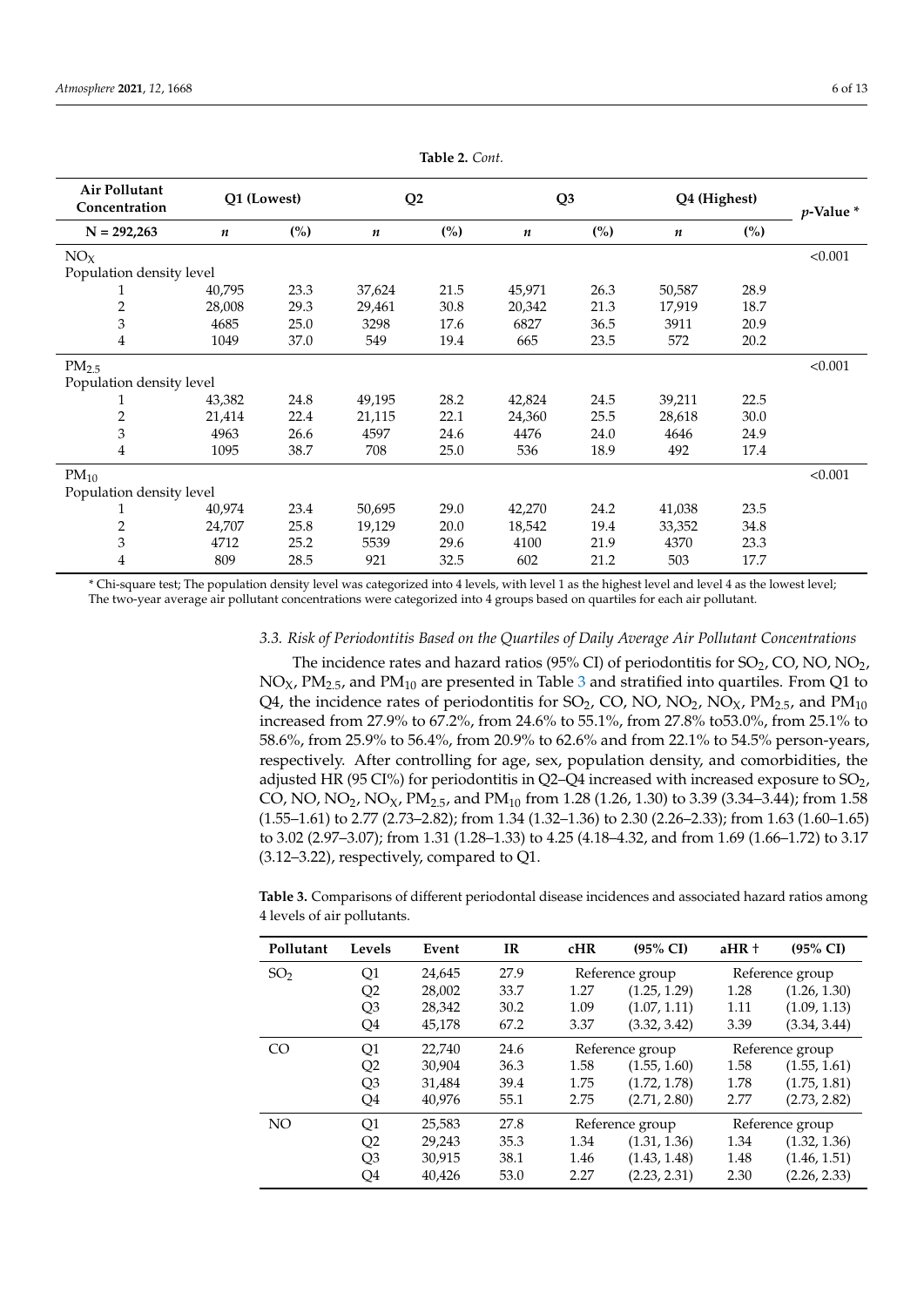| Pollutant         | Levels         | Event  | <b>IR</b> | cHR                                | $(95\% \text{ CI})$ | aHR +           | $(95\% \text{ CI})$ |
|-------------------|----------------|--------|-----------|------------------------------------|---------------------|-----------------|---------------------|
| NO <sub>2</sub>   | Q1             | 22,852 | 25.1      |                                    | Reference group     |                 | Reference group     |
|                   | Q2             | 33,267 | 37.2      | 1.60                               | (1.57, 1.63)        | 1.63            | (1.60, 1.65)        |
|                   | Q3             | 30,972 | 36.3      | 1.54                               | (1.51, 1.56)        | 1.40            | (1.37, 1.42)        |
|                   | Q4             | 39,076 | 58.6      | 2.98                               | (2.93, 3.03)        | 2.73            | (2.69, 2.78)        |
| NO <sub>x</sub>   | Q1             | 23,392 | 25.9      |                                    | Reference group     | Reference group |                     |
|                   | Q2             | 31,500 | 38.5      | 1.62                               | (1.59, 1.64)        | 1.61            | (1.59, 1.64)        |
|                   | Q3             | 29,754 | 34.3      | 1.37                               | (1.35, 1.40)        | 1.56            | (1.53, 1.59)        |
|                   | Q4             | 41,521 | 56.4      | 2.70                               | (2.66, 2.75)        | 3.02            | (2.97, 3.07)        |
| PM <sub>2.5</sub> | Q1             | 18,741 | 20.9      | Reference group<br>Reference group |                     |                 |                     |
|                   | Q <sub>2</sub> | 25,088 | 26.3      | 1.30                               | (1.28, 1.33)        | 1.31            | (1.28, 1.33)        |
|                   | Q3             | 40,025 | 49.7      | 3.05                               | (3.00, 3.11)        | 3.04            | (2.99, 3.09)        |
|                   | Q4             | 41,955 | 62.6      | 4.28                               | (4.21, 4.35)        | 4.25            | (4.18, 4.32)        |
| $PM_{10}$         | Q1             | 19,758 | 22.1      |                                    | Reference group     |                 | Reference group     |
|                   | Q2             | 31,155 | 33.8      | 1.68                               | (1.65, 1.71)        | 1.69            | (1.66, 1.72)        |
|                   | Q3             | 32,243 | 44.7      | 2.42                               | (2.38, 2.46)        | 2.42            | (2.38, 2.47)        |
|                   | Q4             | 43,011 | 54.5      | 3.20                               | (3.14, 3.25)        | 3.17            | (3.12, 3.22)        |

<span id="page-6-0"></span>**Table 3.** *Cont.*

IR, incidence rate (person-years); cHR, crude hazard ratio; aHR, adjusted hazard ratio; CI, confidence interval; The annual average air pollutant concentrations were categorized into 4 groups based on quartiles for each air pollutant; Adjusted HR †, adjusted for age, sex, population density level, monthly income and comorbidities of alcohol abuse/dependence, tobacco abuse/dependence, chronic obstructive pulmonary disease, asthma, diabetes, obesity, and rheumatoid arthritis.

### **4. Discussion**

The present retrospective cohort study was the first to assess the association between long-term air pollutant exposure and periodontitis using a large panel database. The results showed that urban resident exposed to higher level of the investigated air pollutants (Table [2\)](#page-5-0). These findings corroborate those from previous studies showing that air pollutant levels are significantly associated with population density, as higher levels of air pollution are observed in metropolitan areas than in rural areas [\[41](#page-11-11)[,42\]](#page-11-12). The possible mechanisms connecting periodontitis and air pollution remain unclear. The air pollutants studied in the present work have been widely investigated and associated with various systemic effects, such as elevated systemic oxidative stress, enhanced blood coagulation, decreased plasma antioxidant capacity, autonomic imbalance, activation of the hypothalamic-pituitary-adrenal axis, and endothelial dysfunction [\[17](#page-10-10)[,43–](#page-11-13)[50\]](#page-12-0).

One cross-sectional study on two panels of adult subjects, those with chronic periodontal infections and with healthy periodontal conditions, was conducted to evaluate the connections between particulate matter and high-sensitivity C-reactive protein (hs-CRP); the results suggested that adult patients with chronic periodontitis were more susceptible to PM-associated hs-CRP elevation [\[51\]](#page-12-1). Furthermore, the toxicology of air pollution exposure has been found to be closely related to cigarette smoking and environmental tobacco smoke (ETS). Humic-like substances (HULIS), a complex of polyacidic organic compounds formed by organic acids and aerosol particles, have been identified as a chemical component common to cigarette smoke and air pollution particles [\[52\]](#page-12-2). Several studies have reported that approximately 3% of ambient air particulate matter (PM), 7–10% of tobacco smoke condensate, and 5% of diesel exhaust is composed of HULIS [\[52,](#page-12-2)[53\]](#page-12-3). In animal studies, introduction of HULIS into the lungs from cigarette smoke resulted in phagocytosis and accumulation of intracellular iron, leading to iron sequestration and subsequent deficiency of cellular metals [\[52\]](#page-12-2). Consequently, the response to functional metal deficiency includes oxidative stress, activation of cell signaling and transcription factors, release of pro-inflammatory mediators, and apoptosis [\[54](#page-12-4)[,55\]](#page-12-5). These reactions further prompted the development of tissue inflammation and fibrosis [\[54](#page-12-4)[,56\]](#page-12-6).

Moreover, the interaction between ozone and air pollution particles has been proposed to further impact the effects of iron sequestration, disruption of cellular metal homeosta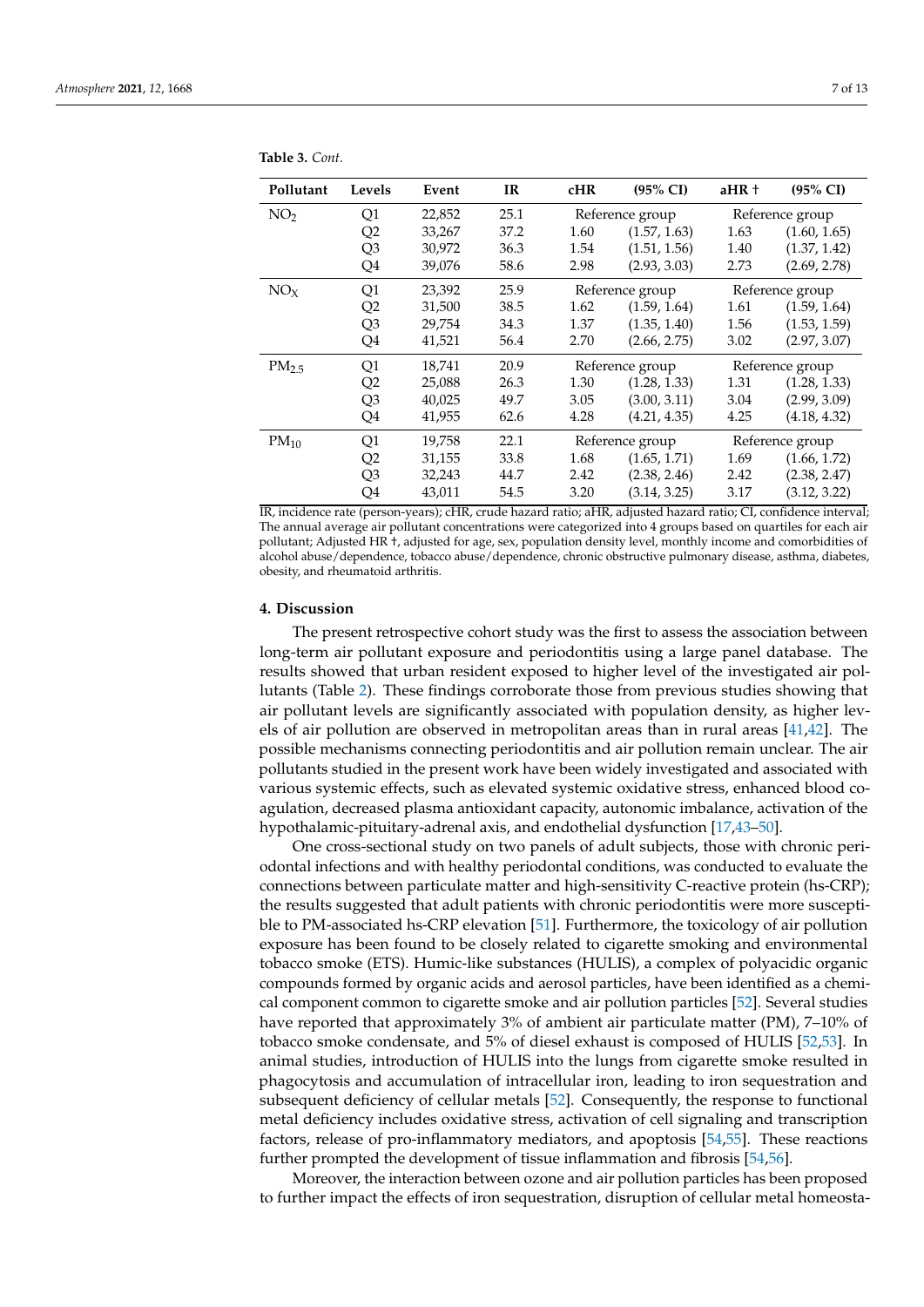sis, and tissue inflammation [\[57,](#page-12-7)[58\]](#page-12-8). Apart from inflammatory reactions induced by air pollutants and cigarette smoke, pathogenic organisms also take part in the progression of periodontal disease. Porphyromonasgingivalis has been implicated as a major etiological component in the initiation and progression of periodontitis [\[59\]](#page-12-9). The ability of the pathogen to colonize and proliferate within the human periodontal pocket depends in part upon the acquisition of iron due to its inability to synthesize the protoporphyrin ring [\[39\]](#page-11-9). Characteristic secretions of surface-associated proteases and hemagglutinins have been demonstrated to be capable of degrading structural and defense mechanisms and harvesting heme, iron-containing proteins [\[39\]](#page-11-9). The virulence of *P. gingivalis* can be augmented in the presence of cigarette smoke and hydrogen sulfide, which are commonly seen aerosol particles [\[60](#page-12-10)[,61\]](#page-12-11). Laboratory research and animal studies have revealed that purified gingipains and trypsin-like proteinase from *P. gingivalis* can promote MMP-8 and MMP-3 expression in rat mucosal epithelial cells and upregulate the collagen-degrading ability of some human gingival fibroblasts, causing an imbalance in the proliferative and catalytic activity of human gingival fibroblasts [\[40\]](#page-11-10).

Eventually, tooth-supporting structures and alveolar bone are destroyed. At the cellular level, many studies have reported excessive release of matrix metalloproteinases, degradation of connective tissue and bone matrix, induction of RANKL, and increased levels of various cytokines (IL-8, IL-6, TNF-α, IL-1β, etc.) from peripheral blood polymorphonuclear neutrophils [\[37,](#page-11-7)[62](#page-12-12)[–65\]](#page-12-13). This pathognomonic reaction cascade has been found in several other disorders, such as diabetes mellitus, smoking, obesity, and rheumatoid arthritis [\[27](#page-11-0)[,66](#page-12-14)[–69\]](#page-12-15). We postulated that a similar inflammatory pathway underlies the connection between air pollution and periodontitis.

The present study has several advantages over previous studies. First, we used a nationwide database and recruited a relatively large sample size over an 11-year follow-up period, which yielded strong evidence regarding long-term outcomes in the observed Taiwanese population. Second, as 99% of the Taiwanese population is enrolled in the NHIRD, the bias associated with data collection, region, age, and institution was minimized. The use of the NHIRD also eliminated loss to follow-up and enabled the gathering of data from participants with varied demographic characteristics who were geographically dispersed [\[70\]](#page-12-16). Relatedly, the long follow-up period prevented any potential bias. Third, population density was incorporated to demonstrate the geographic connection between the severity of air pollution and periodontitis. However, the present study had some limitations. First, although this study merged two nationwide databases, the exposure levels of indoor air pollutants were not available [\[71\]](#page-12-17). Evidence has shown that buildings cannot block outdoor  $NO<sub>2</sub>$  molecules efficiently. Thus, it is worthwhile to clarify the impact of indoor and outdoor air pollutants in future studies. Second, two large databases were combined: the NHIRD and TAQMD. The pollution levels in the residential areas of the NHIRD insurants were determined based on the location of their most common clinic or hospital for cold diagnosis (ICD-9-CM 460). Therefore, residents without a cold diagnosis during the study period were not enrolled in this study. Most likely they lived in areas with low levels of pollutants. This may have resulted in an underestimation of PD risk. Third, the NHIRD does not record detailed information on other potential confounders, such as socioeconomic status, family history, systemic comorbidities, smoking or alcohol consumption, and diet factors, which could be considered risk factors for periodontitis. Fourth, we conducted this retrospective nationwide cohort study using random sampling. Although this study had a long follow-up period, underdiagnosis due to PD development after the study period may have resulted in an underestimation of PD risk. Fifth, one of the limitations of LGTD is the lack of SES information. Tobacco abuse/dependence cannot completely reflect light smoking behavior and second-hand smoking. Thus, we considered COPD and asthma as the smoking status of the participants [\[72](#page-12-18)[–74\]](#page-12-19). However, the covariates included are likely inadequate to control for socioeconomic position, which is a primary confounding factor in this analysis. Sixth, the NHIRD was established in early 1996 and was initially incomplete. Thus, only longitudinal data from January 2005 to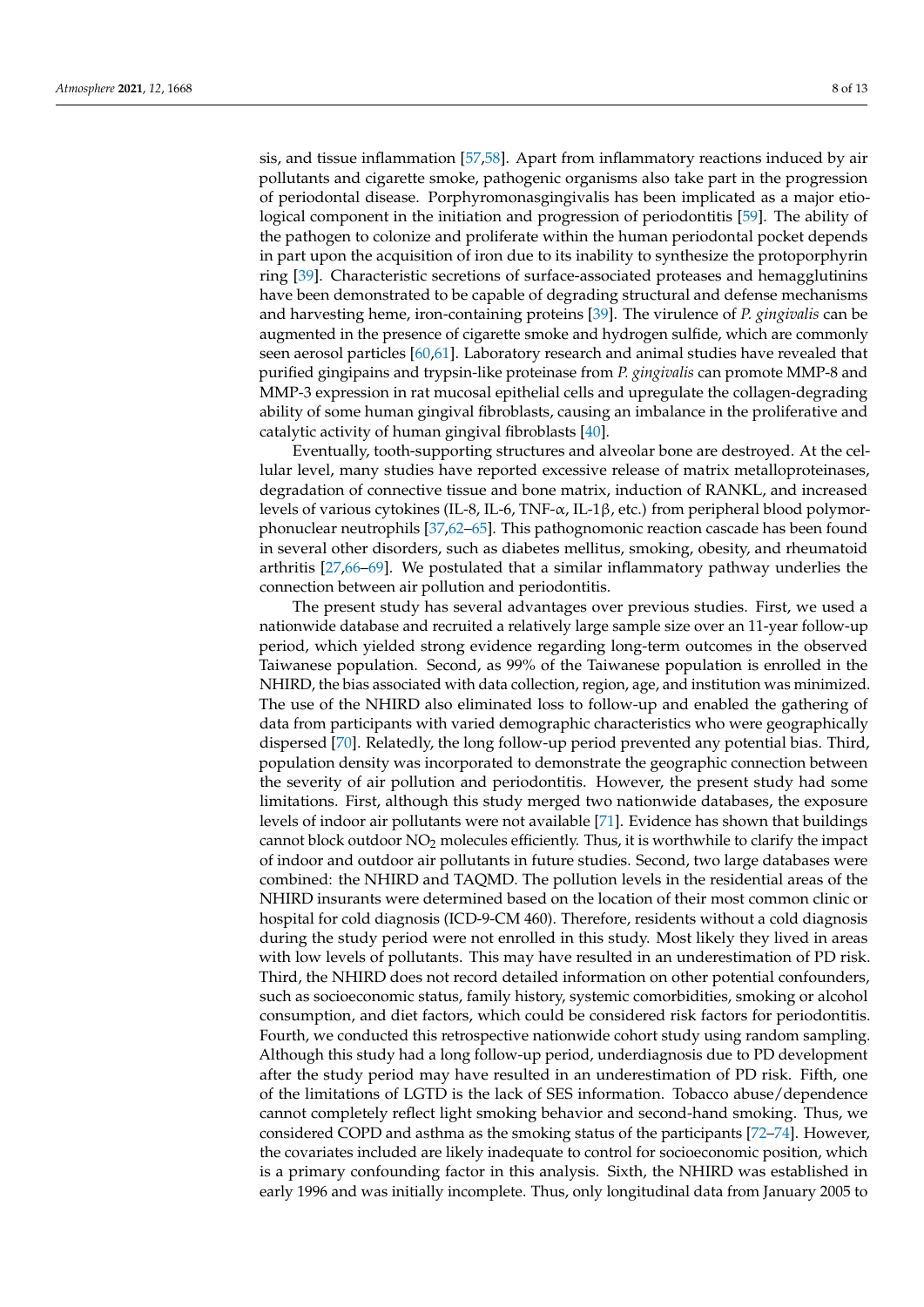December 2016 were selected and analyzed. Bias due to miscoding and misclassification of the ICD may have occurred during the transition phase from paper-based to electronic medical records. Additionally, the ICD-9 information used in this study was restricted to the ICD code only. The definitions of periodontitis and gingivitis have varied significantly between different specialties and timing. Since there were no objective image records, photos of the periodontal disease, or other laboratory data in the NHIRD, we relied on the professional judgment and accurate diagnosis of board-certified dentists. We did not determine the validity of the diagnosis in the present study. Furthermore, there are three sources for potential measurement error: (1) only 74 monitors in the whole study area without research enhanced monitors, and no information about the monitor locations; (2) no detailed residential addresses and moving history available; and (3) only raw measurements without temporal and spatial resolutions from advanced prediction models. Despite all these drawbacks, the data were examined carefully.

# **5. Conclusions**

The present retrospective cohort study demonstrated an association between air pollution and periodontitis. In particular, residents in Taiwan with long-term exposure to higher levels of air pollutants had a greater risk of periodontitis. However, additional studies are required to investigate whether reduced exposure to air pollutants can lower the risk of periodontitis and to elucidate the underlying mechanism.

**Author Contributions:** Conceptualization, K.-H.C. and S.C.-S.T.; methodology, K.-H.C. and C.-L.L.; software, C.-L.L.; validation, H.-J.L., S.C.-S.T., F.C.-F.L., Y.-C.H., S.-W.C., C.Y.H., R.-H.C., C.-L.L. and K.-H.C.; formal analysis, K.-H.C. and C.-L.L.; investigation, K.-H.C. and C.-L.L.; resources, C.Y.H.; data curation, K.-H.C. and C.-L.L.; writing—original draft preparation, H.-J.L.; writing—review and editing, K.-H.C.; visualization, H.-J.L., S.C.-S.T., F.C.-F.L., Y.-C.H., S.-W.C., C.Y.H., R.-H.C., C.-L.L. and K.-H.C.; supervision, K.-H.C.; project administration, K.-H.C., C.Y.H. and S.C.-S.T.; funding acquisition, K.-H.C., C.Y.H. and S.C.-S.T. All authors have read and agreed to the published version of the manuscript.

**Funding:** This study is supported in part by Taiwan Ministry of Health and Welfare Clinical Trial Center (MOHW109-TDU-B-212-124004), China Medical University Hospital (DMR-111-105), and Tungs' Taichung Metro Harbor hospital research grant (TTMHH-R1100012).

**Institutional Review Board Statement:** Not applicable.

**Informed Consent Statement:** Not applicable.

**Data Availability Statement:** Data are available from the NHIRD published by Taiwan National Health Insurance Bureau. Due to the 'Personal Information Protection Act', data cannot be made publicly available [\(http://nhird.nhri.org.tw/en/index.html\)](http://nhird.nhri.org.tw/en/index.html).

**Acknowledgments:** We are grateful to Health Data Science Center, China Medical University Hospital for providing administrative, technical, and funding support. The funders had no role in the study design, data collection and analysis, the decision to publish, or preparation of the manuscript. No additional external funding was received for this study.

**Conflicts of Interest:** The authors declare no conflict of interest.

#### <span id="page-8-0"></span>**Appendix A**

In the Cox proportional hazard regression (pollutant levels as continuous variables), subjects who were exposed to higher concentrations of  $SO<sub>2</sub>$  (adjusted hazard ratio [aHR]  $= 1.42$ ,  $95\%$  CI = 1.41-1.42), CO (aHR = 2.73,  $95\%$  CI = 2.66-2.80), NO (aHR = 1.01,  $95\%$ CI = 1.013-1.014), NOx (aHR = 1.01, 95% CI = 1.013-1.014), NO<sub>2</sub> (aHR = 1.05, 95% CI = 1.045–1.048), PM<sub>2.5</sub> (aHR = 1.14, 95% CI = 1.13–1.14), and PM<sub>10</sub> (aHR = 1.04, 95% CI = 1.038–1.04) developed a significantly higher risk of PD.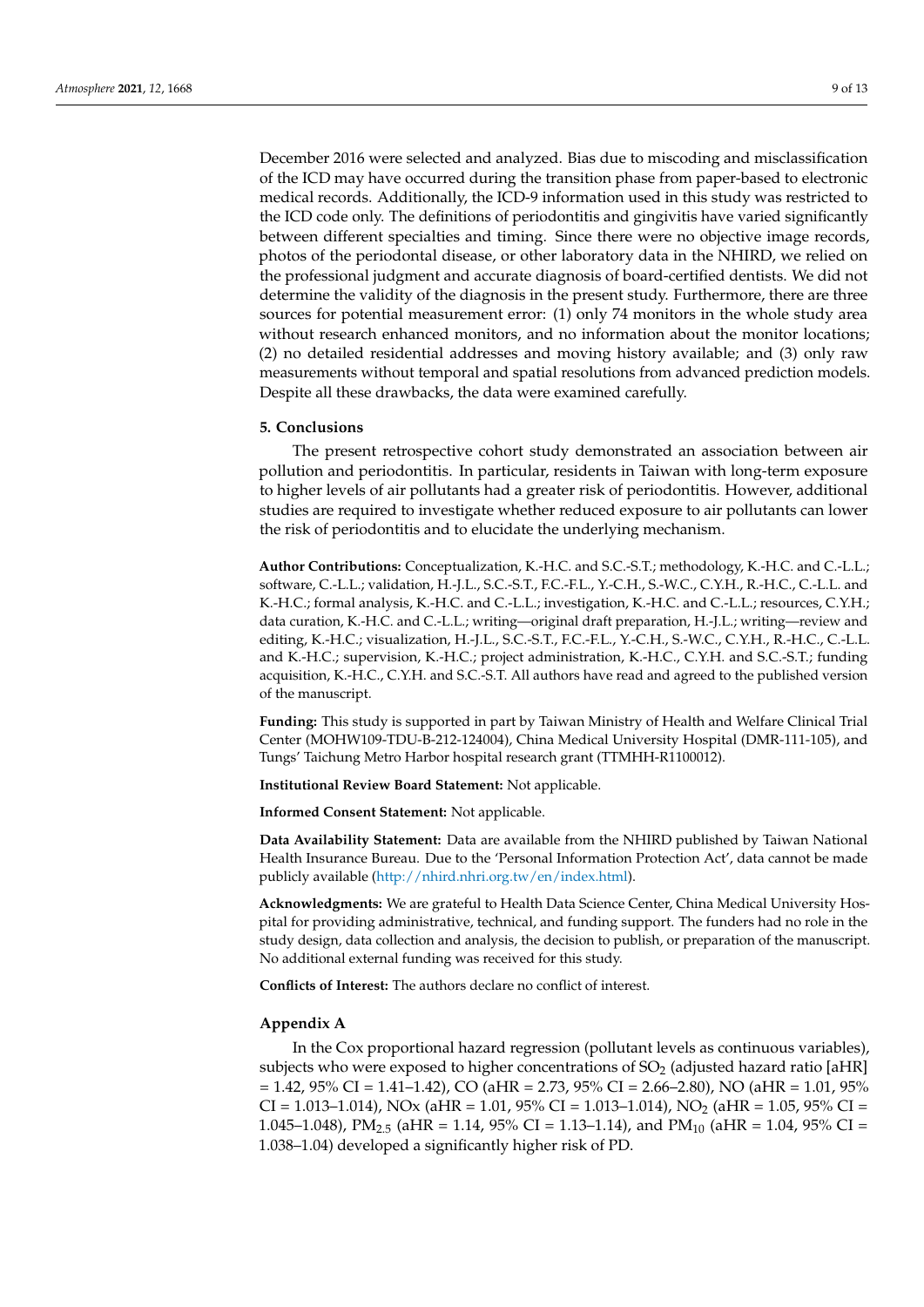| Pollutants       | <b>cHR</b> | $(95\% \text{ CI})$  | $aHR+$ | $(95\% \text{ CI})$  |
|------------------|------------|----------------------|--------|----------------------|
| SO <sub>2</sub>  | 1.42       | $(1.41, 1.43)$ ***   | 1.42   | $(1.41, 1.42)$ ***   |
| CO               | 2.66       | $(2.59, 2.73)$ ***   | 2.73   | $(2.66, 2.80)$ ***   |
| NO.              | 1.013      | $(1.012, 1.014)$ *** | 1.01   | $(1.013, 1.014)$ *** |
| NOx              | 1.013      | $(1.013, 1.014)$ *** | 1.01   | $(1.013, 1.014)$ *** |
| NO <sub>2</sub>  | 1.045      | $(1.044, 1.046)$ *** | 1.05   | $(1.045, 1.048)$ *** |
| PM <sub>25</sub> | 1.141      | $(1.14, 1.142)$ ***  | 1.14   | $(1.13, 1.14)$ ***   |
| $PM_{10}$        | 1.038      | $(1.038, 1.039)$ *** | 1.04   | $(1.038, 1.04)$ ***  |

Table A1. The risk of Periodontitis in patients exposed to various air pollutants daily average concentration in Cox proportional hazard regression.

IR, incidence rate (per 1000 person-years); cHR, crude hazard ratio; aHR, adjusted hazard ratio; CI, confidence interval; Adjusted HR †, adjusted for age, sex, population density, monthly income and comorbidities of alcohol abuse/dependence, tobacco abuse/dependence, chronic obstructive pulmonary disease asthma, diabetes, obesity, and rheumatoid arthritis; \*\*\* *p* < 0.001.

# <span id="page-9-0"></span>**Appendix B**

The adjusted HR (95 CI%) for periodontitis in Q2–Q4 increased with increased exposure to  $SO_2$ , CO, NO, NO<sub>2</sub>, NO<sub>X</sub>, PM<sub>2.5</sub>, and PM<sub>10</sub> from 1.27 (1.24–1.30) to 3.33 (3.25–3.41); from 1.67 (1.63–1.72) to 2.97 (2.90–3.04); from 1.43 (1.39–1.46) to 2.48 (2.42–2.54); from 1.73 (1.68–1.77) to 2.96 (2.89–3.03); from 1.71 (1.67–1.75) to 3.27 (3.19–3.35); from 1.25 (1.22–1.29) to 3.98 (3.88–4.08, and from 1.65 (1.61–1.70) to3.00 (2.93–3.08), respectively, compared to Q1.

**Table A2.** Comparisons of different periodontal disease incidences and associated hazard ratios among 4 levels of air pollutants.

| Pollutant         | Levels | Event  | IR   | cHR  | $(95\% \text{ CI})$ | aHR + | $(95\% \text{ CI})$ |
|-------------------|--------|--------|------|------|---------------------|-------|---------------------|
| SO <sub>2</sub>   | Q1     | 11,335 | 12.8 |      | Reference group     |       | Reference group     |
|                   | Q2     | 12,828 | 15.5 | 1.26 | (1.23, 1.30)        | 1.27  | (1.24, 1.30)        |
|                   | Q3     | 12,699 | 13.5 | 1.06 | (1.03, 1.09)        | 1.07  | (1.04, 1.09)        |
|                   | Q4     | 20,300 | 30.2 | 3.32 | (3.24, 3.40)        | 3.33  | (3.25, 3.41)        |
| C <sub>O</sub>    | Q1     | 9828   | 10.6 |      | Reference group     |       | Reference group     |
|                   | Q2     | 14,183 | 16.6 | 1.68 | (1.63, 1.72)        | 1.67  | (1.63, 1.72)        |
|                   | Q3     | 14,170 | 17.7 | 1.83 | (1.78, 1.88)        | 1.84  | (1.79, 1.88)        |
|                   | Q4     | 18,957 | 25.5 | 2.96 | (2.89, 3.03)        | 2.97  | (2.90, 3.04)        |
| NO                | Q1     | 10,999 | 11.9 |      | Reference group     |       | Reference group     |
|                   | Q2     | 13,384 | 16.1 | 1.42 | (1.39, 1.46)        | 1.43  | (1.39, 1.46)        |
|                   | Q3     | 13,986 | 17.2 | 1.54 | (1.50, 1.57)        | 1.55  | (1.51, 1.58)        |
|                   | Q4     | 18,793 | 24.7 | 2.46 | (2.41, 2.52)        | 2.48  | (2.42, 2.54)        |
| NO <sub>2</sub>   | Q1     | 9794   | 10.7 |      | Reference group     |       | Reference group     |
|                   | Q2     | 15,188 | 17.0 | 1.71 | (1.66, 1.75)        | 1.73  | (1.68, 1.77)        |
|                   | Q3     | 14,041 | 16.5 | 1.63 | (1.59, 1.67)        | 1.45  | (1.41, 1.49)        |
|                   | Q4     | 18,139 | 27.2 | 3.25 | (3.17, 3.33)        | 2.96  | (2.89, 3.03)        |
| NO <sub>X</sub>   | Q1     | 10,050 | 11.1 |      | Reference group     |       | Reference group     |
|                   | Q2     | 14,395 | 17.6 | 1.72 | (1.68, 1.77)        | 1.71  | (1.67, 1.75)        |
|                   | Q3     | 13,393 | 15.4 | 1.44 | (1.40, 1.48)        | 1.64  | (1.60, 1.68)        |
|                   | Q4     | 19,324 | 26.3 | 2.94 | (2.87, 3.02)        | 3.27  | (3.19, 3.35)        |
| PM <sub>2.5</sub> | Q1     | 8956   | 10.0 |      | Reference group     |       | Reference group     |
|                   | Q2     | 11,486 | 12.0 | 1.25 | (1.22, 1.29)        | 1.25  | (1.22, 1.29)        |
|                   | Q3     | 18,081 | 22.5 | 2.90 | (2.83, 2.98)        | 2.91  | (2.84, 2.98)        |
|                   | Q4     | 18,493 | 27.6 | 3.97 | (3.87, 4.08)        | 3.98  | (3.88, 4.08)        |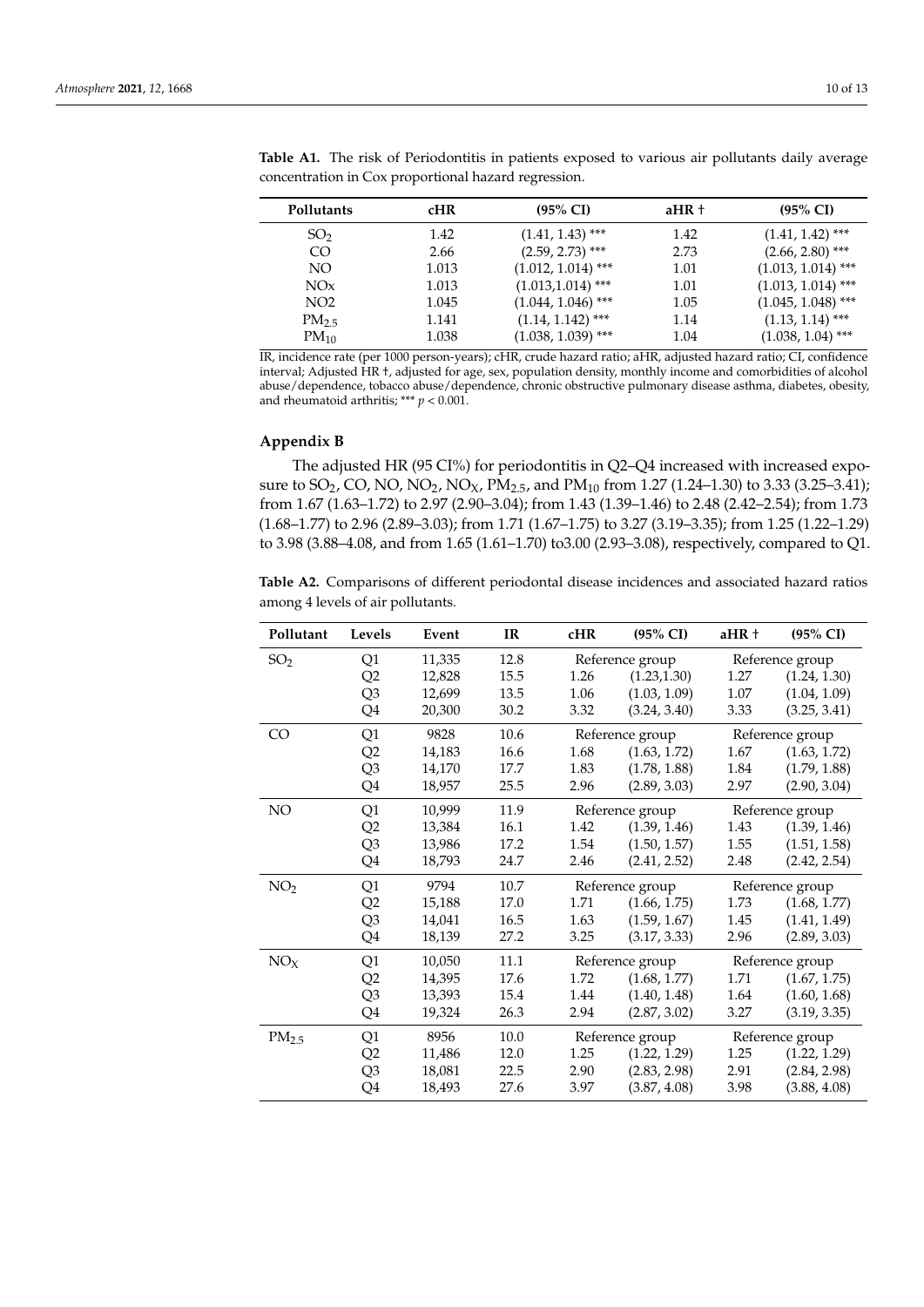**Table A2.** *Cont.*

| Pollutant | Levels         | Event  | IR   | cHR  | $(95\% \text{ CI})$ | $aHR+$ | $(95\% \text{ CI})$ |
|-----------|----------------|--------|------|------|---------------------|--------|---------------------|
| $PM_{10}$ | Ο1             | 9294   | 10.4 |      | Reference group     |        | Reference group     |
|           | O2             | 14.349 | 15.6 | 1.65 | (1.61, 1.69)        | 1.65   | (1.61, 1.70)        |
|           | O <sub>3</sub> | 14.576 | 20.2 | 2.34 | (2.28, 2.40)        | 2.34   | (2.28, 2.40)        |
|           | O4             | 18.943 | 24.0 | 3.01 | (2.94, 3.09)        | 3.00   | (2.93, 3.08)        |

IR, incidence rate (per 1000 person-years); cHR, crude hazard ratio; aHR, adjusted hazard ratio; CI, confidence interval; The two-year average air pollutant concentrations were categorized into 4 groups based on quartiles for each air pollutant.; Adjusted HR †, adjusted for age, sex, population density, monthly income and comorbidities of alcohol abuse/dependence, tobacco abuse/dependence, chronic obstructive pulmonary disease asthma, diabetes, obesity, and rheumatoid arthritis.

#### **References**

- <span id="page-10-0"></span>1. Davis, M.E.; Laden, F.; Hart, J.E.; Garshick, E.; Smith, T.J. Economic activity and trends in ambient air pollution. *Environ. Health Perspect.* **2010**, *118*, 614–619. [\[CrossRef\]](http://doi.org/10.1289/ehp.0901145)
- <span id="page-10-1"></span>2. Panasevich, S.; Leander, K.; Rosenlund, M.; Ljungman, P.; Bellander, T.; de Faire, U.; Pershagen, G.; Nyberg, F. Associations of long- and short-term air pollution exposure with markers of inflammation and coagulation in a population sample. *Occup. Environ. Med.* **2009**, *66*, 747–753. [\[CrossRef\]](http://doi.org/10.1136/oem.2008.043471)
- 3. Zhang, Y.; Ji, X.; Ku, T.; Sang, N. Inflammatory response and endothelial dysfunction in the hearts of mice co-exposed to SO(2), NO(2), and PM(2.5). *Environ. Toxicol.* **2016**, *31*, 1996–2005. [\[CrossRef\]](http://doi.org/10.1002/tox.22200)
- 4. Fashi, M.; Agha Alinejad, H.; Asilian Mahabadi, H. The Effect of Aerobic Exercise in Ambient Particulate Matter on Lung Tissue Inflammation and Lung Cancer. *Iran. J. Cancer Prev.* **2015**, *8*, e2333. [\[CrossRef\]](http://doi.org/10.17795/ijcp2333) [\[PubMed\]](http://www.ncbi.nlm.nih.gov/pubmed/26413253)
- 5. Block, M.L.; Calderon-Garciduenas, L. Air pollution: Mechanisms of neuroinflammation and CNS disease. *Trends Neurosci.* **2009**, *32*, 506–516. [\[CrossRef\]](http://doi.org/10.1016/j.tins.2009.05.009)
- 6. Kunzli, N.; Jerrett, M.; Garcia-Esteban, R.; Basagana, X.; Beckermann, B.; Gilliland, F.; Medina, M.; Peters, J.; Hodis, H.N.; Mack, W.J. Ambient air pollution and the progression of atherosclerosis in adults. *PLoS ONE* **2010**, *5*, e9096. [\[CrossRef\]](http://doi.org/10.1371/annotation/21f6b02b-e533-46ca-9356-86a0eef8434e)
- 7. Zhang, R.; Dai, Y.; Zhang, X.; Niu, Y.; Meng, T.; Li, Y.; Duan, H.; Bin, P.; Ye, M.; Jia, X.; et al. Reduced pulmonary function and increased pro-inflammatory cytokines in nanoscale carbon black-exposed workers. *Part. Fibre Toxicol.* **2014**, *11*, 73. [\[CrossRef\]](http://doi.org/10.1186/s12989-014-0073-1) [\[PubMed\]](http://www.ncbi.nlm.nih.gov/pubmed/25497989)
- 8. Wang, C.; Chen, R.; Zhao, Z.; Cai, J.; Lu, J.; Ha, S.; Xu, X.; Chen, X.; Kan, H. Particulate air pollution and circulating biomarkers among type 2 diabetic mellitus patients: The roles of particle size and time windows of exposure. *Environ. Res.* **2015**, *140*, 112–118. [\[CrossRef\]](http://doi.org/10.1016/j.envres.2015.03.026) [\[PubMed\]](http://www.ncbi.nlm.nih.gov/pubmed/25863184)
- <span id="page-10-2"></span>9. Risom, L.; Møller, P.; Loft, S. Oxidative stress-induced DNA damage by particulate air pollution. *Mutat. Res.* **2005**, *592*, 119–137. [\[CrossRef\]](http://doi.org/10.1016/j.mrfmmm.2005.06.012) [\[PubMed\]](http://www.ncbi.nlm.nih.gov/pubmed/16085126)
- <span id="page-10-3"></span>10. Deo, V.; Bhongade, M.L. Pathogenesis of periodontitis: Role of cytokines in host response. *Dent. Today* **2010**, *29*, 60–62.
- <span id="page-10-4"></span>11. Yucel-Lindberg, T.; Bage, T. Inflammatory mediators in the pathogenesis of periodontitis. *Expert Rev. Mol. Med.* **2013**, *15*, e7. [\[CrossRef\]](http://doi.org/10.1017/erm.2013.8)
- <span id="page-10-5"></span>12. Kampfrath, T.; Maiseyeu, A.; Ying, Z.; Shah, Z.; Deiuliis, J.A.; Xu, X.; Kherada, N.; Brook, R.D.; Reddy, K.M.; Padture, N.P.; et al. Chronic fine particulate matter exposure induces systemic vascular dysfunction via NADPH oxidase and TLR4 pathways. *Circ. Res.* **2011**, *108*, 716–726. [\[CrossRef\]](http://doi.org/10.1161/CIRCRESAHA.110.237560)
- 13. Rao, X.; Zhong, J.; Maiseyeu, A.; Gopalakrishnan, B.; Villamena, F.A.; Chen, L.C.; Harkema, J.R.; Sun, Q.; Rajagopalan, S. CD36-dependent 7-ketocholesterol accumulation in macrophages mediates progression of atherosclerosis in response to chronic air pollution exposure. *Circ. Res.* **2014**, *115*, 770–780. [\[CrossRef\]](http://doi.org/10.1161/CIRCRESAHA.115.304666)
- <span id="page-10-6"></span>14. Xu, X.; Yavar, Z.; Verdin, M.; Ying, Z.; Mihai, G.; Kampfrath, T.; Wang, A.; Zhong, M.; Lippmann, M.; Chen, L.C.; et al. Effect of early particulate air pollution exposure on obesity in mice: Role of p47phox. *Arter. Thromb. Vasc. Biol.* **2010**, *30*, 2518–2527. [\[CrossRef\]](http://doi.org/10.1161/ATVBAHA.110.215350) [\[PubMed\]](http://www.ncbi.nlm.nih.gov/pubmed/20864666)
- <span id="page-10-7"></span>15. Sharma, K.; Lee, H.H.; Gong, D.S.; Park, S.H.; Yi, E.; Schini-Kerth, V.; Oak, M.H. Fine air pollution particles induce endothelial senescence via redox-sensitive activation of local angiotensin system. *Environ. Pollut.* **2019**, *252*, 317–329. [\[CrossRef\]](http://doi.org/10.1016/j.envpol.2019.05.066)
- 16. Forstermann, U. Nitric oxide and oxidative stress in vascular disease. *Pflügers Arch. Eur. J. Physiol.* **2010**, *459*, 923–939. [\[CrossRef\]](http://doi.org/10.1007/s00424-010-0808-2) [\[PubMed\]](http://www.ncbi.nlm.nih.gov/pubmed/20306272)
- <span id="page-10-10"></span>17. Munzel, T.; Sorensen, M.; Gori, T.; Schmidt, F.P.; Rao, X.; Brook, F.R.; Chen, L.C.; Brook, R.D.; Rajagopalan, S. Environmental stressors and cardio-metabolic disease: Part II-mechanistic insights. *Eur. Heart J.* **2017**, *38*, 557–564. [\[CrossRef\]](http://doi.org/10.1093/eurheartj/ehw294)
- <span id="page-10-8"></span>18. Brook, R.D.; Rajagopalan, S.; Pope, C.A.; Brook, J.R.; Bhatnagar, A.; Diez-Roux, A.V.; Holguin, F.; Hong, Y.; Luepker, R.V.; Mittleman, M.A.; et al. Particulate matter air pollution and cardiovascular disease: An update to the scientific statement from the American Heart Association. *Circulation* **2010**, *121*, 2331–2378. [\[CrossRef\]](http://doi.org/10.1161/CIR.0b013e3181dbece1)
- <span id="page-10-9"></span>19. Tiotiu, A.I.; Novakova, P.; Nedeva, D.; Chong-Neto, H.J.; Novakova, S.; Steiropoulos, P.; Kowal, K. Impact of Air Pollution on Asthma Outcomes. *Int. J. Environ. Res. Public Health* **2020**, *17*, 6212. [\[CrossRef\]](http://doi.org/10.3390/ijerph17176212) [\[PubMed\]](http://www.ncbi.nlm.nih.gov/pubmed/32867076)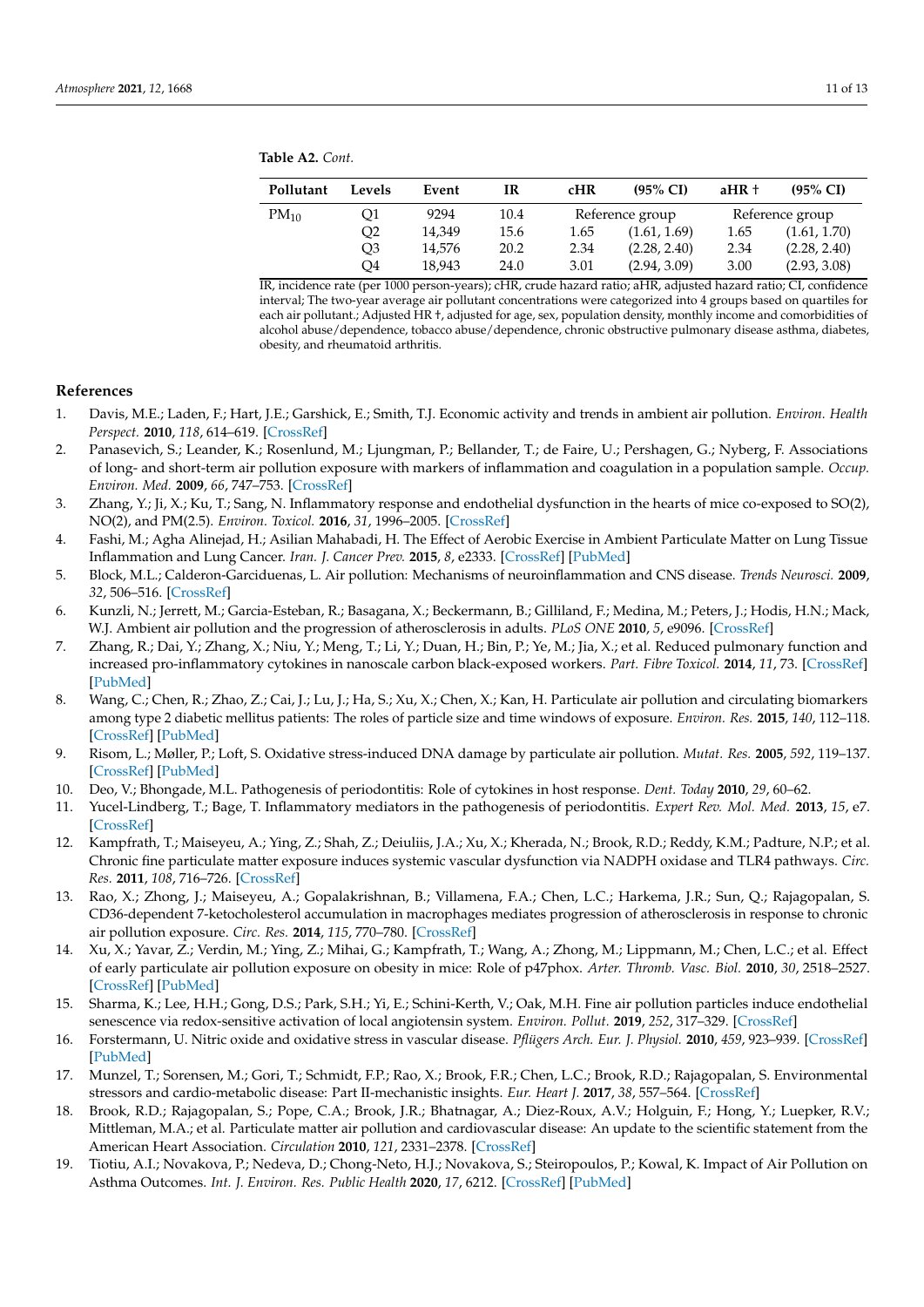- 20. Gehring, U.; Heinrich, J.; Kramer, U.; Grote, V.; Hochadel, M.; Sugiri, D.; Kraft, M.; Rauchfuss, K.; Eberwein, H.G.; Wichmann, H.E. Long-term exposure to ambient air pollution and cardiopulmonary mortality in women. *Epidemiology* **2006**, *17*, 545–551. [\[CrossRef\]](http://doi.org/10.1097/01.ede.0000224541.38258.87) [\[PubMed\]](http://www.ncbi.nlm.nih.gov/pubmed/16755270)
- 21. Atkinson, R.W.; Carey, I.M.; Kent, A.J.; van Staa, T.P.; Anderson, H.R.; Cook, D.G. Long-term exposure to outdoor air pollution and incidence of cardiovascular diseases. *Epidemiology* **2013**, *24*, 44–53. [\[CrossRef\]](http://doi.org/10.1097/EDE.0b013e318276ccb8)
- 22. Miller, K.A.; Siscovick, D.S.; Sheppard, L.; Shepherd, K.; Sullivan, J.H.; Anderson, G.L.; Kaufman, J.D. Long-term exposure to air pollution and incidence of cardiovascular events in women. *N. Engl. J. Med.* **2007**, *356*, 447–458. [\[CrossRef\]](http://doi.org/10.1056/NEJMoa054409)
- 23. Chang, K.H.; Hsu, P.Y.; Lin, C.J.; Lin, C.L.; Juo, S.H.; Liang, C.L. Traffic-related air pollutants increase the risk for age-related macular degeneration. *J. Investig. Med.* **2019**, *67*, 1076–1081. [\[CrossRef\]](http://doi.org/10.1136/jim-2019-001007)
- 24. Fan, H.C.; Chen, C.Y.; Hsu, Y.C.; Chou, R.H.; Teng, C.J.; Chiu, C.H.; Hsu, C.Y.; Muo, C.H.; Chang, M.Y.; Chang, K.H. Increased risk of incident nasopharyngeal carcinoma with exposure to air pollution. *PLoS ONE* **2018**, *13*, e0204568. [\[CrossRef\]](http://doi.org/10.1371/journal.pone.0204568)
- 25. Wong, I.C.; Ng, Y.K.; Lui, V.W. Cancers of the lung, head and neck on the rise: Perspectives on the genotoxicity of air pollution. *Chin. J. Cancer* **2014**, *33*, 476–480. [\[CrossRef\]](http://doi.org/10.5732/cjc.014.10093) [\[PubMed\]](http://www.ncbi.nlm.nih.gov/pubmed/25011457)
- 26. Peters, R.; Ee, N.; Peters, J.; Booth, A.; Mudway, I.; Anstey, K.J. Air Pollution and Dementia: A Systematic Review. *J. Alzheimers Dis.* **2019**, *70*, S145–S163. [\[CrossRef\]](http://doi.org/10.3233/JAD-180631) [\[PubMed\]](http://www.ncbi.nlm.nih.gov/pubmed/30775976)
- <span id="page-11-0"></span>27. Chang, K.H.; Hsu, C.C.; Muo, C.H.; Hsu, C.Y.; Liu, H.C.; Kao, C.H.; Chen, C.Y.; Chang, M.Y.; Hsu, Y.C. Air pollution exposure increases the risk of rheumatoid arthritis: A longitudinal and nationwide study. *Environ. Int.* **2016**, *94*, 495–499. [\[CrossRef\]](http://doi.org/10.1016/j.envint.2016.06.008) [\[PubMed\]](http://www.ncbi.nlm.nih.gov/pubmed/27302847)
- <span id="page-11-1"></span>28. Kinane, D.F. Causation and pathogenesis of periodontal disease. *Periodontology 2000* **2001**, *25*, 8–20. [\[CrossRef\]](http://doi.org/10.1034/j.1600-0757.2001.22250102.x)
- 29. Carcuac, O.; Berglundh, T. Composition of human peri-implantitis and periodontitis lesions. *J. Dent. Res.* **2014**, *93*, 1083–1088. [\[CrossRef\]](http://doi.org/10.1177/0022034514551754)
- <span id="page-11-2"></span>30. Linden, G.J.; Lyons, A.; Scannapieco, F.A. Periodontal systemic associations: Review of the evidence. *J. Clin. Periodontol.* **2013**, *40*, S8–S19. [\[CrossRef\]](http://doi.org/10.1111/jcpe.12064)
- <span id="page-11-3"></span>31. Burt, B.; Research, S. Therapy Committee of the American Academy of P: Position paper: Epidemiology of periodontal diseases. *J. Periodontol.* **2005**, *76*, 1406–1419. [\[PubMed\]](http://www.ncbi.nlm.nih.gov/pubmed/16101377)
- 32. Gilmore, N.; Sheiham, A. Overhanging dental restorations and periodontal disease. *J. Periodontol.* **1971**, *42*, 8–12. [\[CrossRef\]](http://doi.org/10.1902/jop.1971.42.1.8) [\[PubMed\]](http://www.ncbi.nlm.nih.gov/pubmed/5276433)
- <span id="page-11-4"></span>33. Heitz-Mayfield, L.J.A.; Salvi, G.E. Peri-implant mucositis. *J. Periodontol.* **2018**, *89*, S257–S266. [\[CrossRef\]](http://doi.org/10.1002/JPER.16-0488) [\[PubMed\]](http://www.ncbi.nlm.nih.gov/pubmed/29926954)
- <span id="page-11-5"></span>34. Buczko, P.; Zalewska, A.; Szarmach, I. Saliva and oxidative stress in oral cavity and in some systemic disorders. *J. Physiol. Pharmacol.* **2015**, *66*, 3–9.
- 35. Wang, G.P. Defining functional signatures of dysbiosis in periodontitis progression. *Genome Med.* **2015**, *7*, 40. [\[CrossRef\]](http://doi.org/10.1186/s13073-015-0165-z)
- <span id="page-11-6"></span>36. Almerich-Silla, J.M.; Montiel-Company, J.M.; Pastor, S.; Serrano, F.; Puig-Silla, M.; Dasí, F. Oxidative Stress Parameters in Saliva and Its Association with Periodontal Disease and Types of Bacteria. *Dis. Markers* **2015**, *2015*, 653537. [\[CrossRef\]](http://doi.org/10.1155/2015/653537)
- <span id="page-11-7"></span>37. Johnstone, A.M.; Koh, A.; Goldberg, M.B.; Glogauer, M. A hyperactive neutrophil phenotype in patients with refractory periodontitis. *J. Periodontol.* **2007**, *78*, 1788–1794. [\[CrossRef\]](http://doi.org/10.1902/jop.2007.070107) [\[PubMed\]](http://www.ncbi.nlm.nih.gov/pubmed/17760550)
- <span id="page-11-8"></span>38. Ghio, A.J.; Soukup, J.M.; Madden, M.C. The toxicology of air pollution predicts its epidemiology. *Inhal. Toxicol.* **2018**, *30*, 327–334. [\[CrossRef\]](http://doi.org/10.1080/08958378.2018.1530316)
- <span id="page-11-9"></span>39. Olczak, T.; Simpson, W.; Liu, X.; Genco, C.A. Iron and heme utilization in Porphyromonas gingivalis. *FEMS Microbiol. Rev.* **2005**, *29*, 119–144. [\[CrossRef\]](http://doi.org/10.1016/j.femsre.2004.09.001)
- <span id="page-11-10"></span>40. Andrian, E.; Mostefaoui, Y.; Rouabhia, M.; Grenier, D. Regulation of matrix metalloproteinases and tissue inhibitors of matrix metalloproteinases by Porphyromonas gingivalis in an engineered human oral mucosa model. *J. Cell Physiol.* **2007**, *211*, 56–62. [\[CrossRef\]](http://doi.org/10.1002/jcp.20894)
- <span id="page-11-11"></span>41. Ko, Y.C. Air pollution and its health effects on residents in Taiwanese communities. *Kaohsiung J. Med. Sci* **1996**, *12*, 657–669.
- <span id="page-11-12"></span>42. Strosnider, H.; Kennedy, C.; Monti, M.; Yip, F. Rural and Urban Differences in Air Quality, 2008–2012, and Community Drinking Water Quality, 2010–2015—United States. *MMWR Surveill. Summ.* **2017**, *66*, 1–10. [\[CrossRef\]](http://doi.org/10.15585/mmwr.ss6613a1)
- <span id="page-11-13"></span>43. Franchini, M.; Mannucci, P.M. Thrombogenicity and cardiovascular effects of ambient air pollution. *Blood* **2011**, *118*, 2405–2412. [\[CrossRef\]](http://doi.org/10.1182/blood-2011-04-343111)
- 44. Kilinc, E.; Schulz, H.; Kuiper, G.J.; Spronk, H.M.; Ten Cate, H.; Upadhyay, S.; Ganguly, K.; Stoeger, T.; Semmler-Bhenke, M.; Takenaka, S.; et al. The procoagulant effects of fine particulate matter in vivo. *Part. Fibre Toxicol.* **2011**, *8*, 12. [\[CrossRef\]](http://doi.org/10.1186/1743-8977-8-12)
- 45. Jiang, S.; Bo, L.; Gong, C.; Du, X.; Kan, H.; Xie, Y.; Song, W.; Zhao, J. Traffic-related air pollution is associated with cardio-metabolic biomarkers in general residents. *Int. Arch. Occup. Environ. Health* **2016**, *89*, 911–921. [\[CrossRef\]](http://doi.org/10.1007/s00420-016-1129-3) [\[PubMed\]](http://www.ncbi.nlm.nih.gov/pubmed/27084335)
- 46. Brook, R.D.; Bard, R.L.; Morishita, M.; Dvonch, J.T.; Wang, L.; Yang, H.Y.; Spino, C.; Mukherjee, B.; Kaplan, M.J.; Yalavarthi, S.; et al. Hemodynamic, autonomic, and vascular effects of exposure to coarse particulate matter air pollution from a rural location. *Environ. Health Perspect.* **2014**, *122*, 624–630. [\[CrossRef\]](http://doi.org/10.1289/ehp.1306595)
- 47. Aragon, M.J.; Topper, L.; Tyler, C.R.; Sanchez, B.; Zychowski, K.; Young, T.; Herbert, G.; Hall, P.; Erdely, A.; Eye, T.; et al. Serum-borne bioactivity caused by pulmonary multiwalled carbon nanotubes induces neuroinflammation via blood-brain barrier impairment. *Proc. Natl. Acad. Sci. USA* **2017**, *114*, E1968–E1976. [\[CrossRef\]](http://doi.org/10.1073/pnas.1616070114) [\[PubMed\]](http://www.ncbi.nlm.nih.gov/pubmed/28223486)